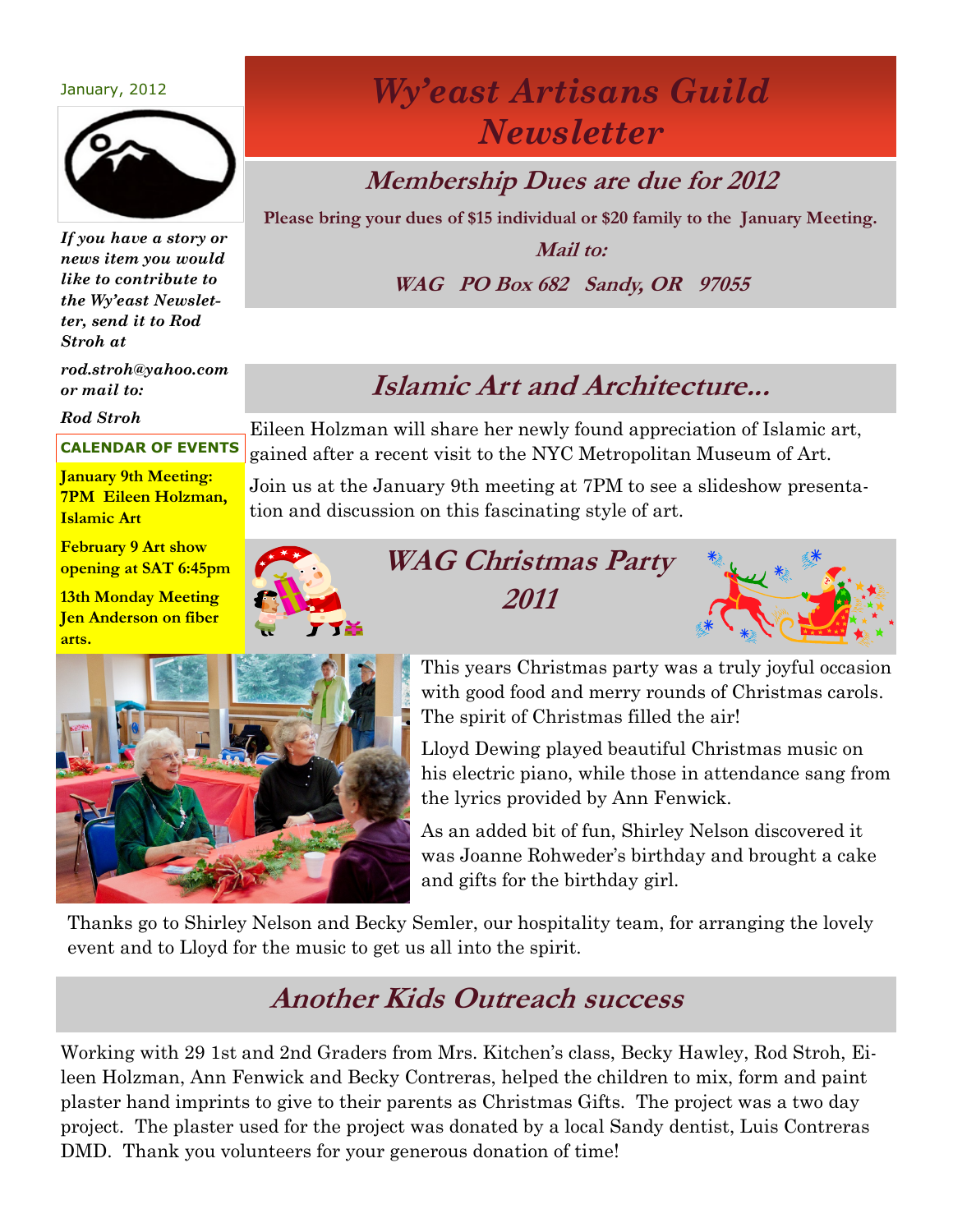## **"Gifts" Art Show at Sandy Actors Theatre**



I

During the latest art show at the Sandy Actors Theatre, "Gifts" the following items were sold by the artists:

Alexandra Farnham, 2 blown glass vases and a bird-bottle.

Kathryn de Vries, a felted seascape picture.

Becky Hawley a small painting. Congratulations artists!

# **We are Looking for Artwork…!**

Artwork is needed for the **"Playing Around"** art show at Sandy Actors Theatre.

The show hangs on Feb. 6 at 10am, with the opening of the show and play preview at 6:45 on Thursday Feb 9.

The title of the art piece should contain one of the following words, Play, Playing, Round or Around-- **OR** should illustrate one of these theme words. For instance, the title could be "Childhood" and it shows a child playing with a doll. An abstract could be "Playing With Color" or "Playing." The item could be a glass ball titled, "Glass Orb".

So, use the words in the show title to spark your imagination! We already have 4 pieces entered. Email the title, medium and price by Jan. 30 to Becky Hawley at: [bek.hawley@yahoo.com](mailto:bek.hawley@yahoo.com)

Because Becky will be unavailable for much of January, call or email her **now** with any questions you may have.



"What I've Read…" is the theme selected for the spring show at the Sandy Public Library. The library is under construction, so the actual dates have not been set for the, but the target is sometime in April or May. The artwork will be tied to a book title, which will be on the accompanying tag or by other means.

Art makes our community a more interesting and livable place for us and others to enjoy. Your participation is what makes this event a success. The more art we present, the more interesting the show will be. An interesting show will encourage people to come to future shows and events. This is an opportunity to sell your work, if you wish.

More info at the meetings. If you have questions, contact Ann Fenwick: herb.anna@frontier.com